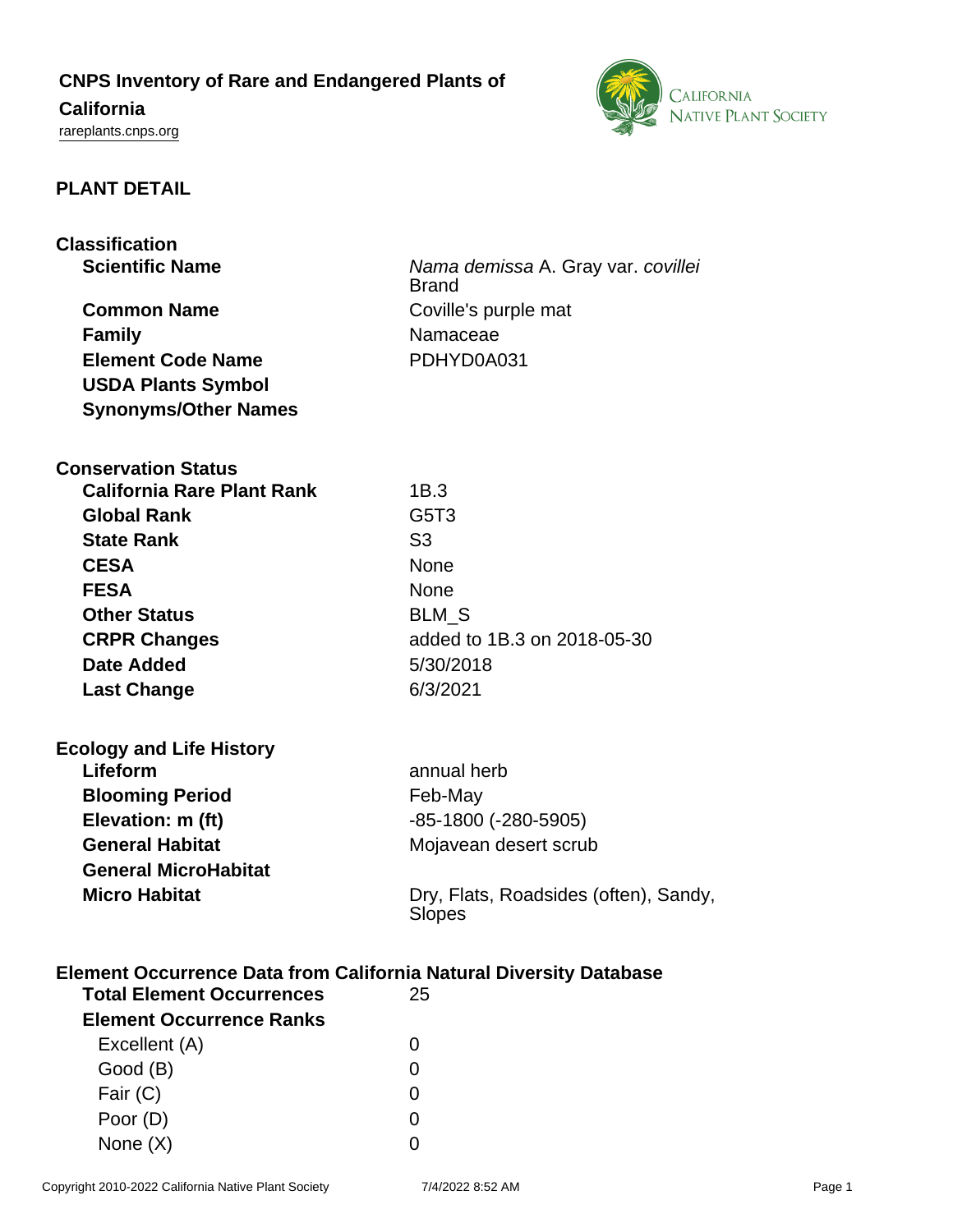| Unknown (U)                | 25 |
|----------------------------|----|
| <b>Occurrence Status</b>   |    |
| Historical, $> 20$ years   | 12 |
| Recent, $<$ 20 years       | 13 |
| <b>Presence</b>            |    |
| <b>Presumed Extant</b>     | 25 |
| <b>Possibly Extirpated</b> | O  |
| <b>Presumed Extirpated</b> |    |
|                            |    |

### **Location**

**CA Endemic** Yes

## **Counties**

Inyo (INY), San Bernardino (SBD)

#### **States**

California (CA)

#### **Quads**

Avawatz Pass (3511654), Beatty Junction (3611658), Chloride City (3611668), Dantes View (3611626), Devils Golf Course (3611637), Dumont Dunes (3511662), Echo Canyon (3611646), Epaulet Peak (3511685), Furnace Creek (3611647), Gold Valley (3611616), Grotto Canyon (3611751), Ivanpah (3511533), Kingston Peak (3511568), Resting Spring (3511682), Ryan (3611636), Saddle Peak Hills (3511663), Scottys Castle (3711713), Shoshone (3511683), Sixmile Spring (3611621), Stewart Valley (3611622), Stovepipe Wells NE (3611761), Thimble Peak (3611771), Twelvemile Spring (3611612), Ubehebe Crater (3711714)

#### **Notes**

Definitions of codes preceding a county and/or quad:

\* Presumed extirpated

(\*) Possibly extirpated

Species may be present in other areas where conditions are favorable. These data should NOT be substituted for pre-project review or for on-site surveys.

## **General Notes**

Potentially threated by road construction and maintenance. Possibly threatened by erosion, which might be exacerbated by climate shifts. Often misidentified as var. *demissa*. Leaf attachment and shape are primary differentiating characters between varieties, but these traits can be variable and substrate might be a better indicator of differentiation; needs further study. See Das Pflanzenreich IV. 251(59): 159 (1913) for original description, and American Journal of Botany 20(8): 518-534 (1933) for taxonomic treatment.

## **Distribution**

## **Threats**